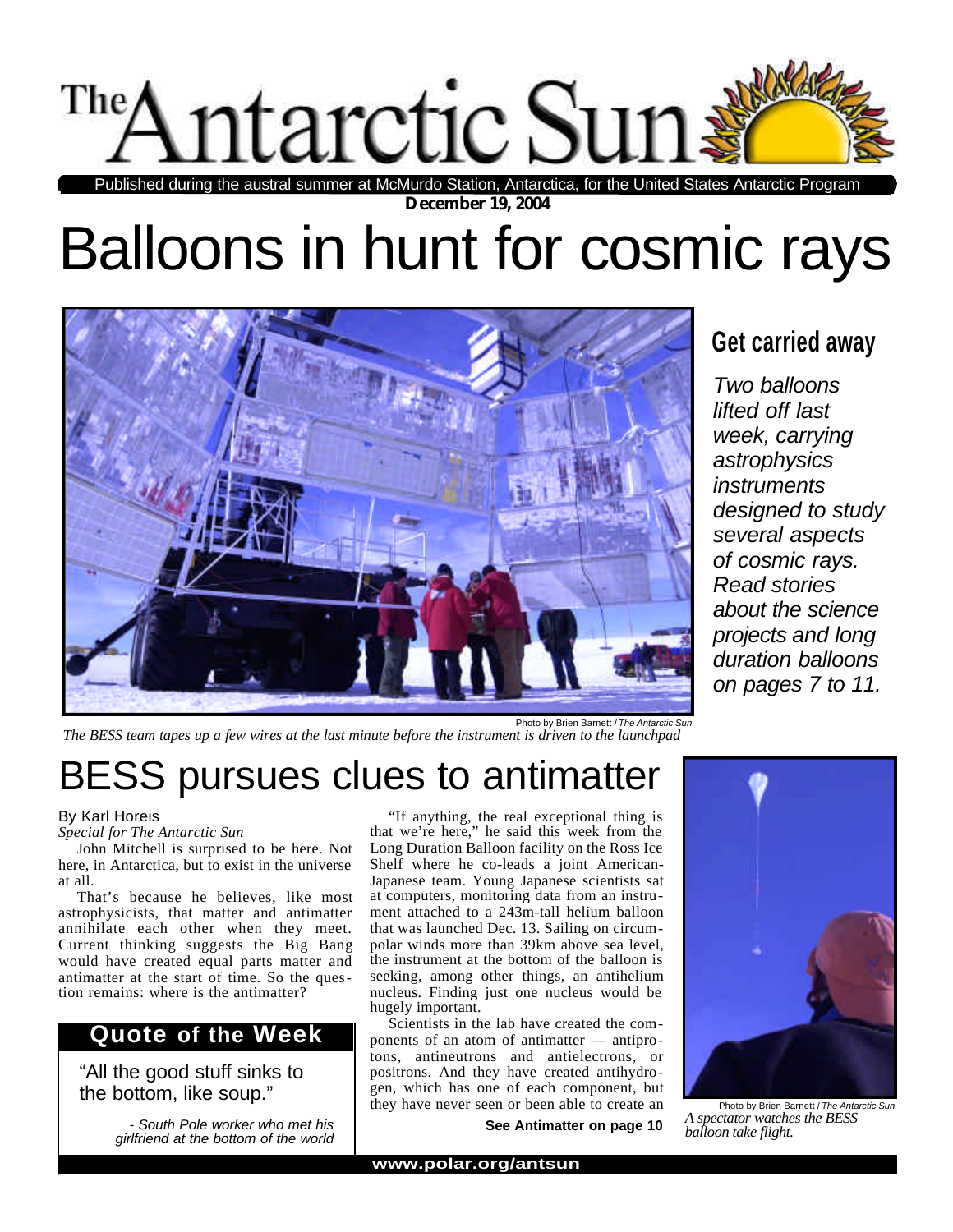

**Long Duration Balloons** Constructed of: **polyethylene film** Length: **Up to 243m** (taller than the Washington Monument) Volume at altitude: **1.1 million cubic meters** Diameter: **120m** Thickness: **.002cm** Similar to: **sandwich bag material** Max payload weight: **3,600kg**, including instrument, parachute, solar array and assorted electronic flight gear and cabling. Time from launch to max altitude: **2 hours** Max altitude at flight: **42km** Max duration: **Up to 30 days** Antarctic duration record: **18 days** (TIGER I) **Cold, hard facts**

*Source: National Science Balloon Facility, http://www.nsbf.nasa.gov/*

*The Antarctic Sun* is funded by the National Science Foundation as part of the United States Antarctic Program (OPP-000373). Its primary



audience is U.S. Antarctic Program participants, their families, and their friends. NSF reviews and approves material before publication, but opinions

and conclusions expressed in *The Sun* are not necessarily those of the Foundation.

- **Use:** Reproduction and distribution are encouraged with acknowledgment of source and author.
- **Senior Editor:** Kristan Hutchison **Editors:** Brien Barnett, Emily Stone **Copy Editors:**Amanda Barnett,
- Rebecca Hollobon **Publisher:** Valerie Carroll,

Communications manager, RPSC **Contributions are welcome.** Contact *The Sun* at AntSun@usap.gov. In McMurdo, visit our office in Building 155 or dial 2407.

**Web address:** www.polar.org/antsun

```
It's a Harsh Cartoon Matt Davidson
 I GUESS THE
 BUDGET CUTS
 WERE PRETTY
  BAD THIS YEAR
                                 Davidson®
```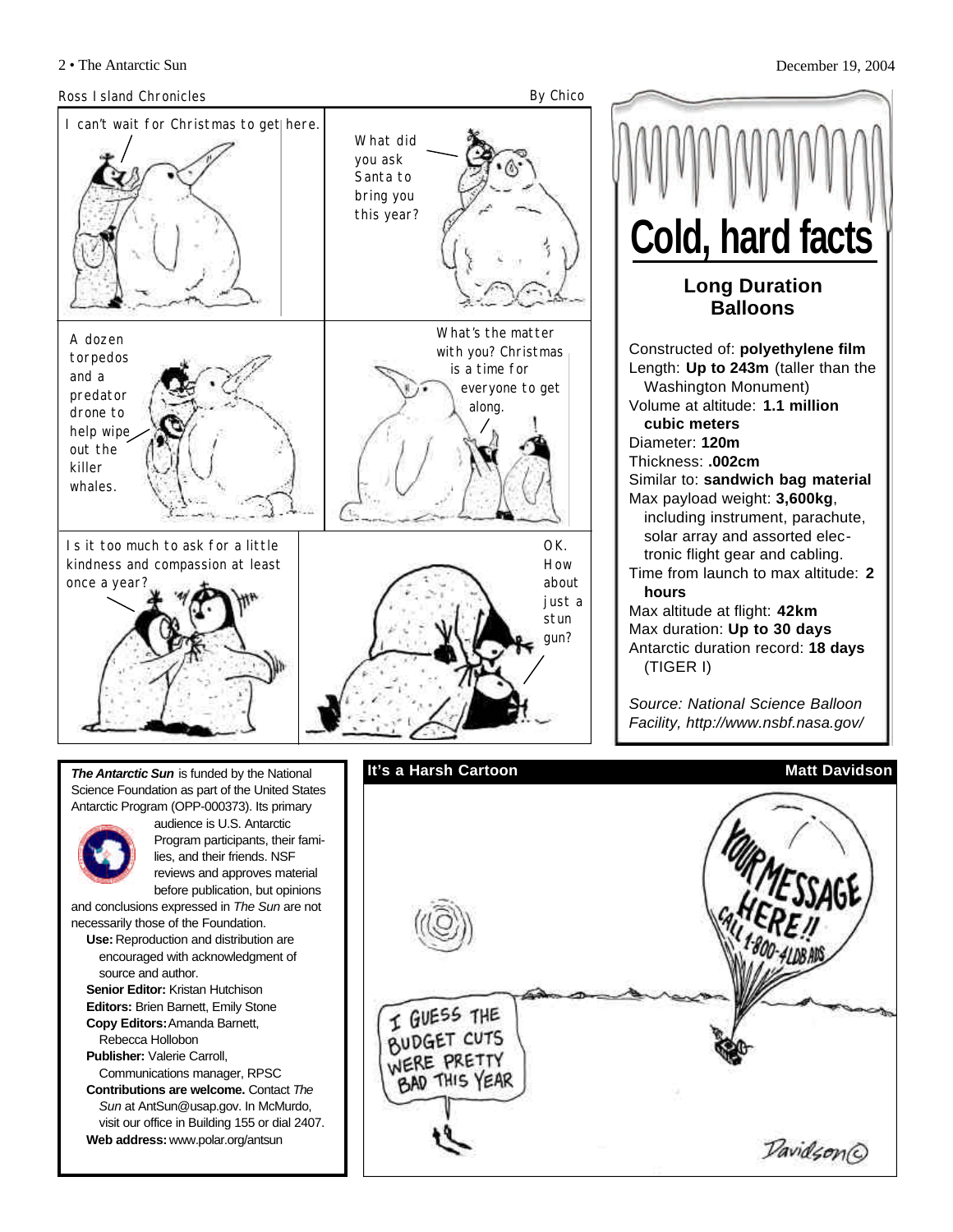



Photo at left by Paul Cziko and above by Kevin Hoefling / Special to *The Antarctic Sun Left, diver Kevin Hoefling holds the fish that he and Paul Cziko found last month. The men didn't recognize the fish underwater and brought it to the lab to check it more carefully. It still doesn't match any of the fish described in the literature, and may be a new species. Above, the unclassified fish swims in the Crary Lab aquarium.*

# Mystery fish discovered near McMurdo

By Emily Stone *Sun staff*

Paul Cziko and Kevin Hoefling were diving in about 15m of water, at the intake jetty at McMurdo Station last month when they spotted an unusual fish perched on a rock.

The 34cm-long, silver fish didn't look like anything the divers had seen before. So Cziko, a research assistant with Art DeVries' fish biology group, decided to bring the fish to the lab.

"I didn't really know what it was," he said. "I couldn't identify it underwater."

That fish might end up being a new species. It doesn't look like anything Cziko, DeVries or the other fish researchers have seen. They took measurements of the fish and counted the pores on its head and the bones in its fins, and it doesn't match anything in the fish literature.

The group will send the information to fish taxonomists to see if they can identify it. Cziko said he'll likely run some genetic tests on the fish to see what it's related to. If he ends up being convinced that it's a new species, he said he will write up a for-

**What is your on-Ice Hobby?**

mal description of the fish to submit to a peer-reviewed journal.

DeVries said it's unusual, but not unheard of, to discover new species of Antarctic fish. He identified one five years ago during a cruise on the *Nathaniel B. Palmer*. Still, after so many years studying the fish here, he is always surprised to see something new.

"In 30 years of fishing, you'd think that we would have found it all," he said.

*NSF-funded research in this story. Art DeVries, University of Illinois.*

# **C**ntinental Drift



**with my husband … when he's here."**

Dee Werner *McMurdo admin for IT/operations from Greybull, Wyo., sixth season* 

**"Spending time**



Doug Schwieder *South Pole heavy mechanic from Idaho Falls, Idaho, third season* 

**"Reading."**



Nicole Middaugh, *Palmer Station research assistant from Anchorage, Alaska, first season*

**"Waiting for the sea ice around Palmer to leave."**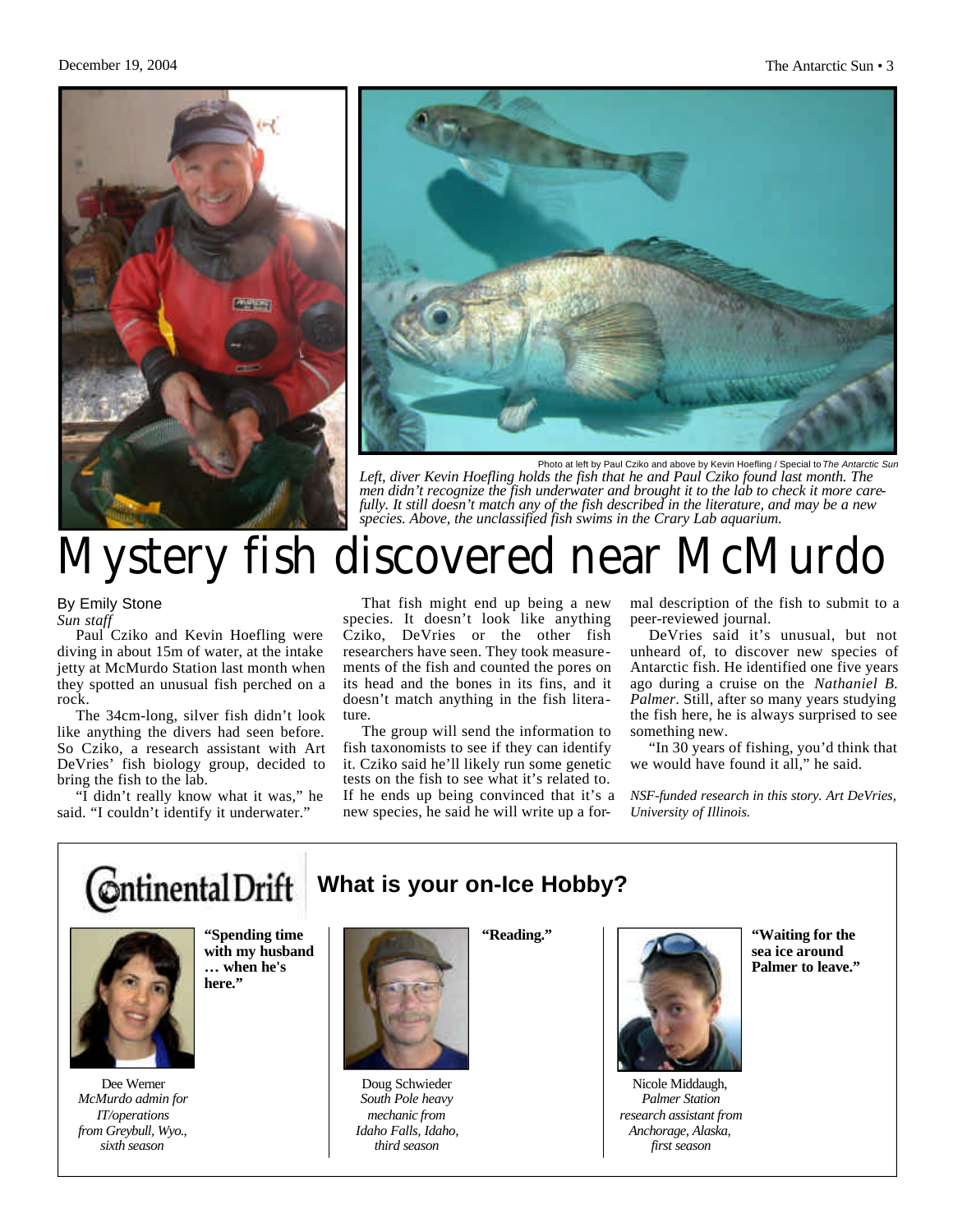# NSF: Iceberg poses no threat to personnel

# **Annual long-range supply effort, icebreaking operations on schedule**

#### A statement from The National Science Foundation

National Science Foundation officials said Friday that iceberg B-15A is not blocking access to McMurdo Station, the U. S. logistics hub for much of the nation's research activity in Antarctica, contradicting widely circulated reports to the contrary.

Karl Erb, director of NSF's Office of Polar Programs, said the real effect of the enormous iceberg had been to shield large parts of the Ross Sea from wind and ocean currents, with the result that sea ice had formed over a larger area than usual in the sea-lanes approaching McMurdo Sound.

Before McMurdo Station can be resupplied, icebreakers have to open a channel each year through which the resupply ships can proceed, and the icebreaker task will be more difficult this year.

Erb expressed confidence that the U.S. Coast Guard and its crew aboard the icebreaker *USCGC Polar Star* will succeed. He added that NSF is currently arranging for a backup icebreaker that can assist the *Polar Star*if necessary. This is in response to a Coast Guard recommendation.

"There is absolutely no truth to reports circulating widely that the stations are facing a crisis when it comes to supplies of any kind, including food. Personnel at McMurdo and South Pole stations are in no danger," Erb said.

Some news media have conveyed the misimpression that an enormous iceberg, B-15A, is blocking ship access to the McMurdo Station seaport.

The U.S. research station at the geographic South Pole is more than 1,200km inland, and supplies are airlifted there from McMurdo after arriving on ships.

B-15A is a fragment of a much larger iceberg that broke away from the Ross Ice Shelf in March 2000.

Scientists believe that the enormous piece of ice broke away as part of a longterm natural cycle (every 50 to 100 years, or so) in which the ice shelf — which is roughly the size of Texas— sheds pieces much as human fingernails grow and break off.

The berg initially drifted toward McMurdo Sound and grounded near Cape Crozier on Ross Island.

It has since broken into pieces that still are very large. Some remain in place, but



the largest splinter is B-15A At approximately 160 km long it is moving north at roughly one to three kilometers per day.

The berg's fate is unclear, as it depends on unpredictable forces caused by winds and tides as well as other forces.

Possibilities for the fate of B-15A include colliding with the attached, but floating, Drygalski Ice Tongue or continuing north, eventually to melt into the sea. The impact with the ice tongue could come as soon as Dec. 24.

The U.S. Coast Guard icebreaker *Polar Star* left Seattle, Wash., on Nov. 4 and should reach the edge of the sea ice about Dec. 27. It will begin immediately to cut a channel in the sea ice for the supply ships.

Officials agreed that the position of B-15A presents no obstacle to navigating the ship to the ice edge and beginning its work of opening a channel through this year's roughly 150km of sea ice. In a normal year, the icebreaker clears a channel through perhaps 20km of first-year ice. First-year ice means it is the first year that ice has covered that part of the sea. Multiyear ice would be thicker, depending on the number of years it has accumulated.

In some prior years, the Coast Guard deployed two icebreakers — *the Polar Sea* and the *Polar Star* — to open the channel. The *Polar Sea* is in dry dock for a major refit. NSF is negotiating to bring a chartered icebreaker to assist the *Polar Star* this year.

*The National Science Foundation, through its Office of Polar Programs, manages the U.S. Antarctic Program. The NSF is an indepen-* *dent federal agency that supports fundamental research and education across all fields of science and engineering, with an annual budget of nearly \$5.47 billion. NSF funds reach all 50 states through grants to nearly 2,000 universities and institutions. Each year, NSF receives about 30,000 competitive requests for funding, and makes about 10,000 new funding awards. The NSF also awards more than \$200 million in professional and service contracts annually.*



*The Russian ice breaker* Krasin*.*

# Deal brokered for Russian breaker

A preliminary agreement appears to be approved by the National Science Foundation contracting a Russian icebreaker to assist with breaking a channel to McMurdo Station this season.

The *Krasin* will assist the U.S. Coast Guard ice breaker *Polar Star* with what may end up to be the longest channel through the sea ice on record. The other two U.S. Coast Guard ice breakers, the *Polar Sea* and *Healy*, were not available.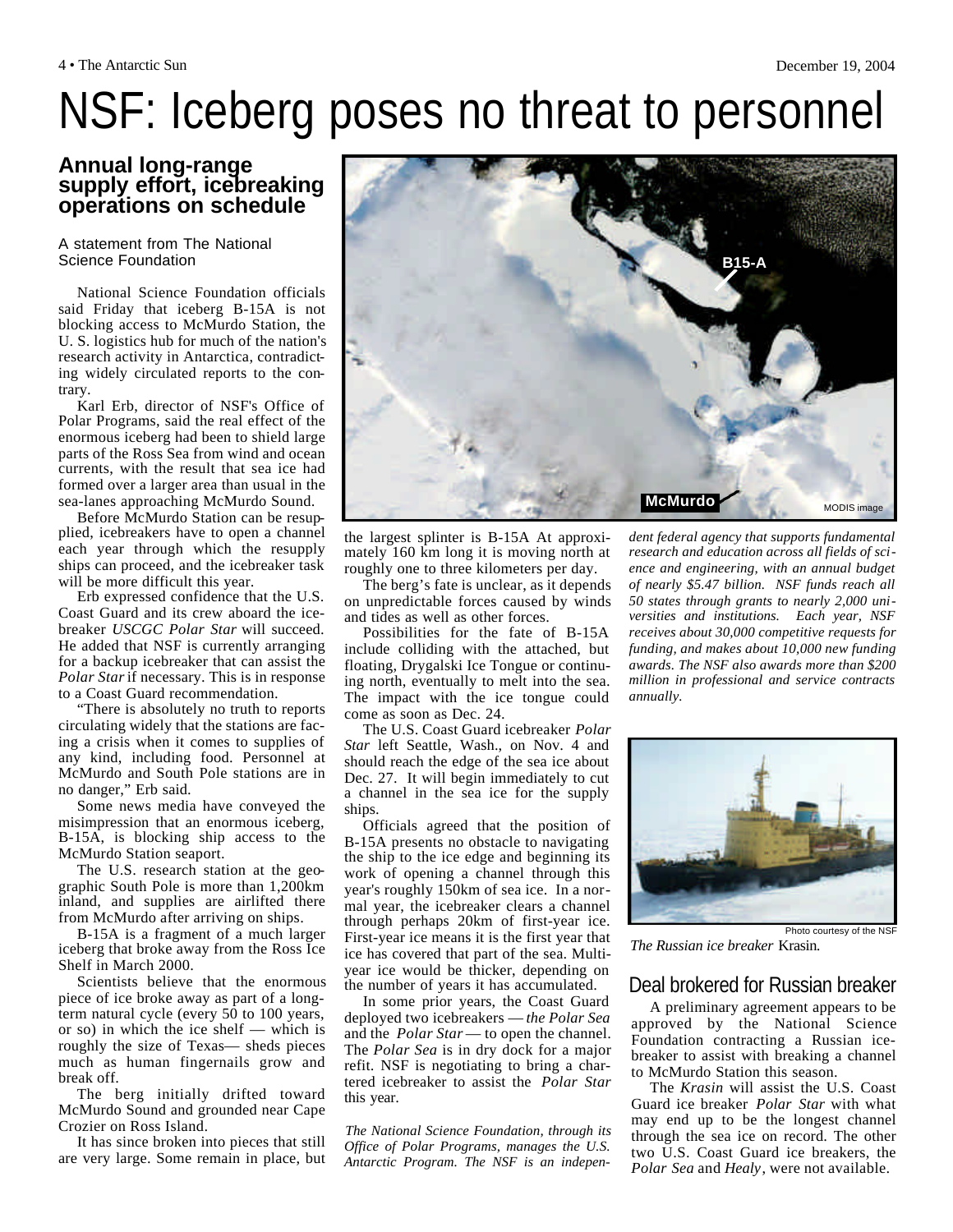# around the continent

# **SOUTH POLE**

# **El Dorm moves**

#### By Katie Hess

#### *South Pole correspondent*

On the evening of Dec. 12, the building formerly known as the Elevated Dorm, El Dorm, El Doumo, Beaker Box or the Blue Box, was dragged from its home since 1991 next to the Hypertats across the skiway to the Dark Sector. It took three bulldozers pulling with a fourth steering from behind to move it. Martin Lewis coordinated the historic move and operators of the night included Megan Whitmore, Jennifer Teague, Bob Spotz and Dave Watson — with support from Amber Neuman.

The El Dorm now resides just past the Martin A. Pomerantz Observatory (MAPO) under the new identity of the Counting House where it will be used as a laboratory by the IceCube researchers. Iron workers prepared the building over the three weeks leading up to the relocation by removing the interior and reinforcing it from the inside with 23 cables. The panel crew jacked the building and slid two skis beneath the bottom frame. When the iron workers welded the skis on, the building became ready for the big move.

Residents of South Pole showed off their artistic sides on Sunday at the Art Show held in the new dining facility. Artwork included everything from furniture to jewelry, to photography to a stamp and philately collection. It made for a very entertaining but relaxed, social way to spend the afternoon.

A four-person, private expedition of skiers was dropped off by Adventure Logistics and Expeditions (AL&E) last week at 89 degrees South. They skied "the last degree" to the Geographic South Pole arriving early Monday morning. Skiers hailed primarily from the U.K. and left soon after arriving at the South Pole.

'Tis the season at South Pole to get a little festive. Behind the Ceremonial Pole marker, blocks of firn (the snow atop the glacial ice) await more South Pole cre-



Photo by Mark Eisinger / Special to *The Antarctic Sun*

*Martin Lewis directs three bulldozers moving the El Dorm to a new location and a new purpose. The dorm will become laboratories for the IceCube science project.*

ativity. Ambitious sculptors are encouraged to have their masterpieces ready for the annual competition held Sunday.

Sick calls are double the average for South Pole. Since summer season began, there has been an average of 80 patient visits per week, equivalent to a third of the station population. The report stated that about 25 percent of the station population has been infected with an upper respiratory "cold" virus. A report noted that a virus is causing similar symptoms at McMurdo, but has not been as prevalent there, and perhaps is more prevalent at Pole because of the close quarters.

# **PALMER**

# *Bahia Paraiso*

#### By Kerry Kells

*Palmer correspondent*

This past week was a busy one for station activities but scientists were limited by the sea ice, which has again encroached upon the station and limited boating possibilities. The polar oceans research group made it out to a few of the local islands at the beginning of the week.

On Wednesday we had a special science lecture: video footage of the *Bahia Paraiso*, the Argentinian supply vessel for Esperanza Station, as it struck an underwater pinnacle off of Palmer Station on January 28, 1989. The *Bahia* carried 114 crew and 81 tourists.

The footage was taken by a tourist. After the tour of station, the video recorded the departure of the *Bahia* between Delaca and Litchfield Islands.

When the 130m long ship ran aground and tore a 9m gash in the hull, he kept the video camera rolling and captured the passengers as they boarded the life rafts and paddled, or were towed, towards Palmer Station.

#### **See Continent on page 6**

**McMurdo Station** High: 41F / 5C Low: 23F / -5C Max. sustained wind: 23mph / 37kph Windchill: 1F / -17C

**Palmer Station** High: 46F / 8C Low: 24F / -4C Max. sustained wind: 18mph / 30kph Precipitation: 4mm

### the week in weather

**South Pole Station** High: -25 F / -31C Low: -31F / -35C Peak wind: 25 mph / 40kph Max. Physio-altitude: 3120m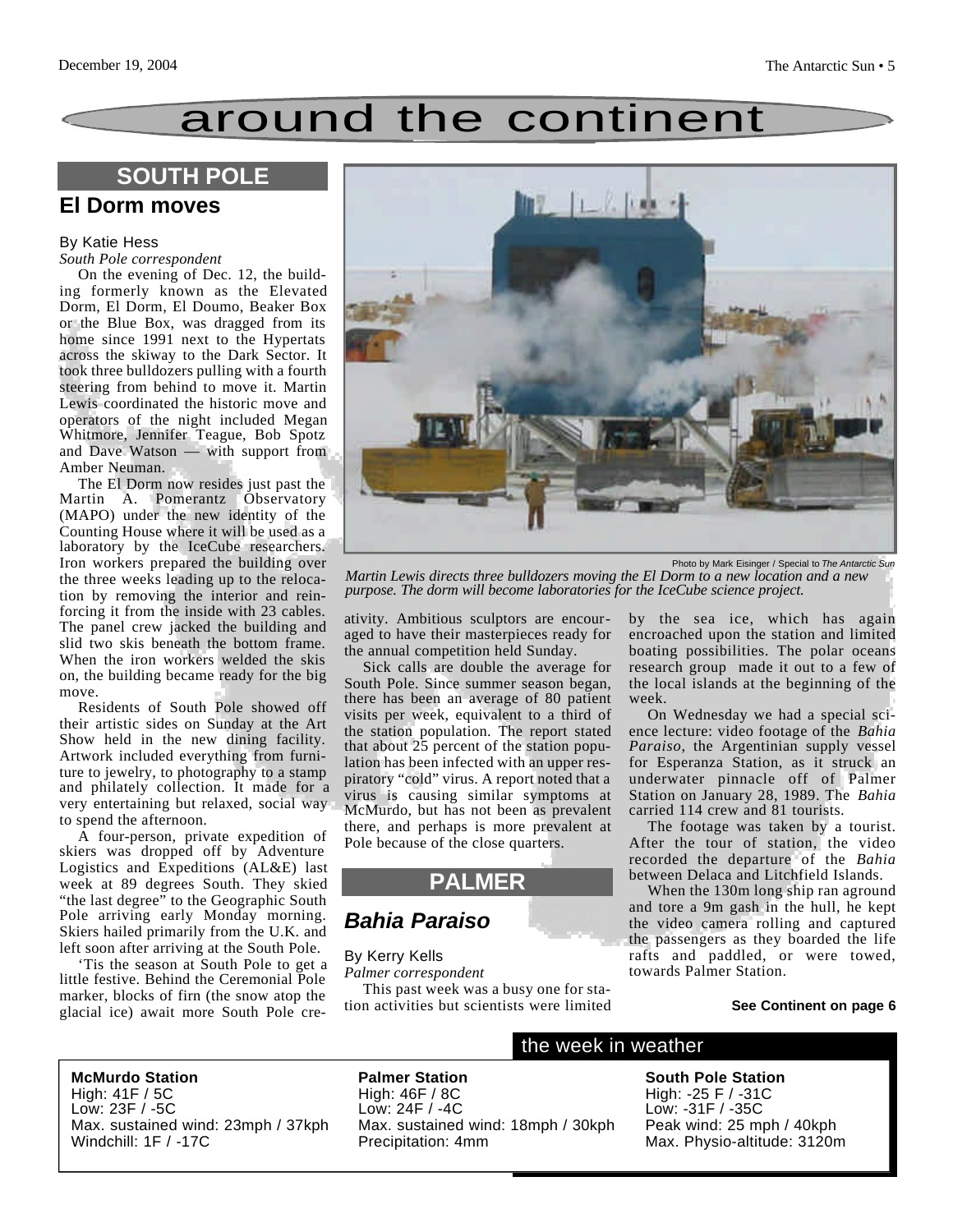# Continent **From page 5**

The station was overrun with stranded tourists and crew who arrived in bright orange life rafts.

The tear in the hull of the *Bahia* and the capsize caused approximately 956,000 liters of diesel and jet fuel to spill into the local marine environment.

A 16km radius was covered by the slick. Response was quick with a plan in action 36 hours after the accident.

The clean up managed by the NSF involved the combined efforts of the US Navy, private contractor specialists, NOAA and the U.S. Coast Guard. The research vessel *Polar Duke* (now retired) transported supplies and passengers in the efforts.

Langdon Quetin, the principal investigator with krill research, was on station at the time of the wreck and involved in the assessment of damage and clean-up. The fuel spill affected many of the seabirds and the intertidal communities of the area.

All South Polar skua chicks died, almost all cormorant chicks died and limpets, mollusks, marine algae and seastars were affected.

Quetin followed the video with underwater footage on his groups' dive at the *Bahia*, now just a rust-colored hull partially visible above water.

He dives every year at the *Bahia* to assess the growth of marine organisms.

He also showed a short video on the divers collecting krill from under the ice.

This past week also included Art in the Bar, a multi-media visual and performance art show and wine tasting organized by workers Zee Evans and Kelsi Giswold.

All forms and mediums of art were accepted and the results were a variety of visual art and performances that included pastel drawings, photography, knitting, a quilt in progress, a mixed-media lighting display, block prints and albumen prints.

Albumen print processing is a photograph technique that was offered for community participation earlier this week.

This project requires mixing a "homemade" emulsion and applying this to watercolor paper, adding a light sensitive solution to the top of the paper, printing a negative on a transparency and then exposing the transparency onto the paper in natural sunlight. The resulting effect is sepia/brownish toned photographic print on a slightly textured paper.

The performance art included several violin recitals, some guitar playing and a poetic recital.

All wine for the wine tasting was donated from the community. Another art show night is planned for later in the season.

Photo by Cara Sucher / Special to *The Antarctic Sun*

*The hull of the sunken* Bahia Paraiso *rusts in the water near Palmer Station.*

# **SHIPS**

## **Icebreaker on its way**

By Don Peltonen Ship operations liaison

The U.S. Coast Guard Cutter *Polar Star* crossed the Antarctic Circle Dec. 14 and entered the pack ice of the Ross Sea. The ship had already stopped in Hobart, Tasmania where scientists with the Interannual Variability in the Ross Sea-Antarctica (IVARS) group boarded on Dec 11.

On the way to the edge of the fast ice the *Polar Star* will stop at several locations so scientists on board can take measurements and samples.

The *Polar Star* is scheduled to arrive at the edge of the fast ice on Dec. 27 and begin breaking a channel to the ice pier.

The Aviation Detachment will fly two helicopters to McMurdo Station to support the icebreaker and science missions.

The distance of this year's fast ice edge from McMurdo is unprecedented. This season could well be the longest break-in in history — the previous record was in 1963 with 62 miles of fast ice.

That year the break-in started just west of Beaufort Island. This year the fast ice extends well north of Beaufort Island. With B-15A on the move, this year's situation is also more dynamic.

The crew aboard the *Polar Star* is monitoring the conditions and will finalize a channel route upon arrival in the area.

The extent of the fast ice is a concern but first-year ice conditions and the warm weather are encouraging.

After breaking the initial channel, the *Polar Star* will moor at the ice pier to fuel. Subsequent icebreaking will be conducted to widen and groom the channel for the arrival of other vessels.

A fuel tanker is scheduled to arrive at the fast ice edge in mid-January.

Depending on channel conditions, *Polar Star* may escort the fuel tanker to the ice pier prior to the arrival of the research vessel *Nathaniel B. Palmer* in late January.

The cargo vessel *American Tern* is scheduled to arrive at the ice pier in early February.

Russian icebreakers *Khlebnikov* and *Shokalskiy* will also be in the area this season conducting tourism cruises.

Lieutenant Commander Don Peltonen from U.S. Coast Guard Pacific Area is this season's Ship Operations Liaison for Support Forces Antarctica.

He served as a helicopter pilot on the U.S. Coast Guard Aviation Detachment for Deep Freeze 1989 and reported to Pacific Area last September.

Peltonen is scheduled for three seasons as Ship Ops. He is assisted this season by Lieutenant Commander Lisa Mack, Operations Officer on U.S. Coast Guard Cutter *Polar Sea*.

She served on *Polar Star* for Deep Freeze 1995 and *Polar Sea* for Deep Freeze 2004.

Both U.S. Coast Guard representatives are glad to be here and encouraged by the warm welcome and assistance they received in Christchurch and McMurdo.

# *Gould* **science goes on**

Compiled from reports by Skip Owen

The *Laurence M. Gould* continued to move from sampling site to sampling site among the islands of the Antarctic Peninsula, allowing two science groups on board to gather plankton and salps.

Divers went underwater nightly to capture live, relatively unscathed salps, gelatinous sea animals with barrel-shaped bodies, for experiments on board.

The plankton were scooped up in fine nets called tows.

The stops included Deception, Anvers and Brabant islands, then the *Gould* followed the pack ice south to the Antarctic Circle.

The weather was calm and sunny, with light winds and calm seas.

They stopped at Palmer Station on Dec. 16.

# *Palmer* **in port**

The research vessel *Nathaniel B. Palmer* spent a week in port in Lyttleton preparing for its next science cruise.

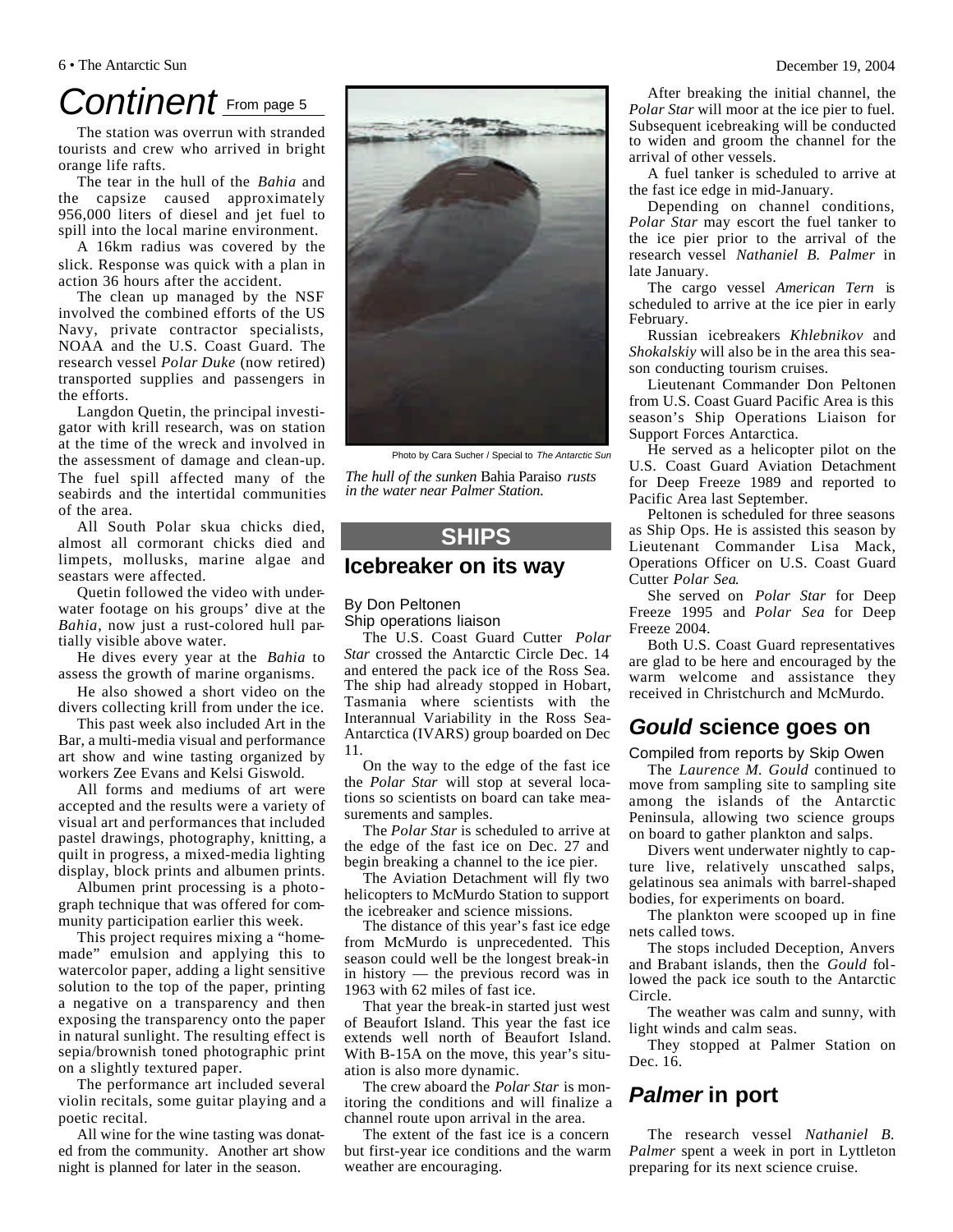

Photos by Brien Barnett / The Antarctic Sun *Above, a ribbon of protective plastic falls away as the balloon that will carry BESS to the edge of space rises after being released from the launchpad. At right, spectators gather for the launch with Castle Rock rising behind them. Below, spectators gaze at the balloon in the final minutes before it is released.*





# CREAM takes off

#### By Brien Barnett

*Sun staff*

The long journey to a better understanding of cosmic rays began with the launch of the CREAM instrument.

The Cosmic Ray Energetics and Mass payload carried on a balloon launched Dec. 16 will serve as the first test of the payload designed to capture hydrogen, helium and other heavy extra-solar nuclei which travel across the galaxy at the speed of light. The data acquired during the flight may lead to a better understanding of how supernovae accelerate the particles and how those particles traverse our galaxy. The particles posses energies far beyond anything that ground-based particle accelerators can produce and can only be seen high above Earth's atmosphere.

Scientists are learning more about the composition of cosmic rays, but need much more data on the highest energy particles. CREAM was originally designed for use with an Ultra Long Duration Balloon (ULDB), which can carry an instrument for up to 100 days. However the ULDB balloon is in testing. Primary investigator Eun-Suk Seo, a professor at the University of Maryland, said her team is working to develop international collaborations to design and build a duplicate version of CREAM to allow LDB flights every year to attempt to gather as much data as possible to make up for the lack of ULDB time.

CREAM has been refined thanks to previous Antarctic flights.

# Science in the sky

### By Brien Barnett

*Sun staff*

Sending up world-class scientific instruments on thin balloons isn't a simple task.

That's why the pros from Texas are sent to McMurdo Station each year to ensure that multi-million dollar instruments make it off the Ice into near-space.

The National Scientific Balloon Facility is based in Palestine, Texas, and launches and recovers balloons worldwide for NASA.

This week, the NSBF crews launched two payloads, Balloonborne Experiment with a Superconducting Spectrometer (BESS) and Cosmic Ray Energetics and Mass (CREAM).

The high-tech balloons have been used in Antarctica for almost 20 years now.

The balloons are made of ultra-thin polyethylene film but are designed to be stronger than the same type of material used for plastic sandwich bags. At only 0.002cm thick, the balloons must be handled carefully from production to launch. At the factory, the film is cut into banana-peel shaped sections called gores and heatsealed together to form the balloon. As many as 180 gores are used to make the largest balloons.

The balloons are called zero-pressure balloons because the bottoms remain open, which allow them to equalize to the pressure surrounding it.

At launch, technicians hook giant tanks of helium to tubes leading to the balloon and fill it so about a fifth to a quarter of the balloon is filled. It is then launched and expands as it rises. These large balloons carry payloads weighing as much as 3,600kg and fly up to 42km high for as many as two weeks.

The balloons travel around Antarctica in a great circle during a special time of the year when a counterclockwise wind sets up over the continent. Once the science equipment is ready to go, the balloon crew launches a smaller Pathfinder balloon equipped with a global positioning system.

Operators track it for several days to see whether the vortex has set up enough to launch the larger balloons. Local forecasters check and recheck the weather around McMurdo Station for optimal conditions of low wind at the ground. It then becomes a cat-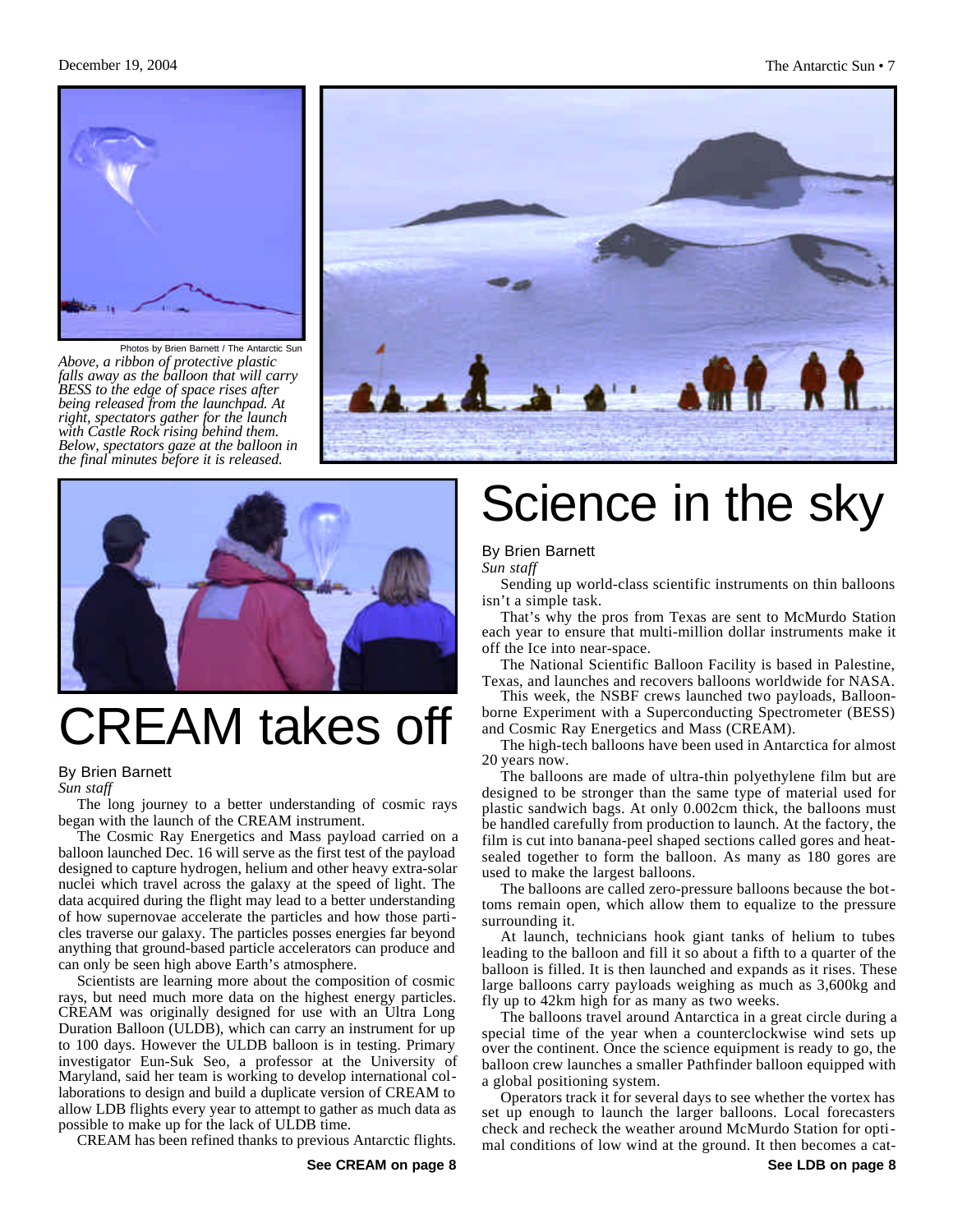# *Cream*From page 7

Data from the Advanced Thin Ionization Calorimeter (ATIC) experiment, flown in 2001, and last year's Transition Radiation Array for Cosmic Energetic Radiation (TRACER) instrument, along with other ground-based instruments, have shown a rainbow-like graphic curve at very high power levels. Scientists are wondering if that curve, which they call a "knee" curve, reflects the speed limit of supernovas. If that's true, then other calculations will begin to fall into place.

CREAM is as close as it gets to being a satellite without riding a rocket. Designed and built under strict ULDB guidelines, the 1,800kg instrument looks more like its space-based cousins than most balloon projects. However the advantage of the balloon program over a space-based mission is in the cost. Seo said to put the CREAM pro-



gram into space would have cost about 10 times as much as the approximately \$10 million it costs now, without a significant gain in the data it acquires.

*Eun-Suk Seo, lead* 

scientist for CREAM. aboard CREAM includes a timing-based charge detector (TCD), calorimeter and transition radiation detector (TRD). The TCD and TRD identify the charge and energy of the particle by stealing a piece of its energy as it pases through. The calorimeter, however, destroys the particle and reads the shower of secondary particles that are produced. It's the first time all three instruments have been aboard a ballon-based experiment. Data are recorded onboard as well as transmitted by satellite to operators.

CREAM is a relatively small payload. It is powered by a single-direction solar array that produces about 900 watts of power. The instrument itself uses about 380 watts with the rest going to the tracking and management tools. In addition, about 400 kg of ballast will be added to keep the balloon at the optimal operating height about 40 km above sea level.

*NASA/NSF-funded research in this story: Dr. Eun-Suk Seo, University of Maryland Institute for Physical Science and Technology,*

*http://cosmicray.umd.edu/cream/cream.html* 

The suite of

instruments



*Balloon handlers pull a sheet of protective canvas down on the launchpad during assembly.*

# **From page 7**

and-mouse game deciding when to launch, with LDB technicians and scientists waiting sometimes for days for the perfect moment to get out the "Boss."

The Boss is a massive, specially-built vehicle used to launch the balloons. The nearly 45,000kg Boss is designed to control the balloon and its payload like a surgeon, delicately moving it into position and releasing it at the touch of a button as the balloon takes the weight of the payload.

As the balloon rises it expands, reaching the size of a small sports stadium. It skims the upper stratosphere at the edge of space.

# **Poor man's space program**

The balloon program also saves research dollars because it provides researchers the opportunity to study cosmic rays and other astronomical features at a fraction of the cost of a full space flight. The primary investigators of both BESS and CREAM estimated it would cost about 10 times as much to put their instruments aboard a space shuttle. It also allows them to train graduate students and other future investigators.

"I can't let a student work on a \$100 million experiment, but I can let them work on a balloon experiment," BESS primary investigator John Mitchell said. "In terms of training it's much better because students can work on things, build things and analyze the data."

The scientists work full tilt during the balloon flight but begin fretting as the balloon returns to the beginning point of its journey near McMurdo. That's because it's time to cut the balloon loose and attempt to retrieve it from the ice.

Once the flight has made one or two trips around Antarctica a command is sent to the module to release it from the balloon. The payload is in free-fall for a time before a parachute activates to slow its descent. The payloads are designed to withstand the 10G shock when the parachute opens, as well as the eventual impact with the snow, ice or rock.

If all goes well, the payload lands at a good site within a reasonable distance from McMurdo and a plane is sent to recover it. If not, such as with last year's TIGER mission, the payload and its data sit on the Ice awaiting a more complicated recovery mission.



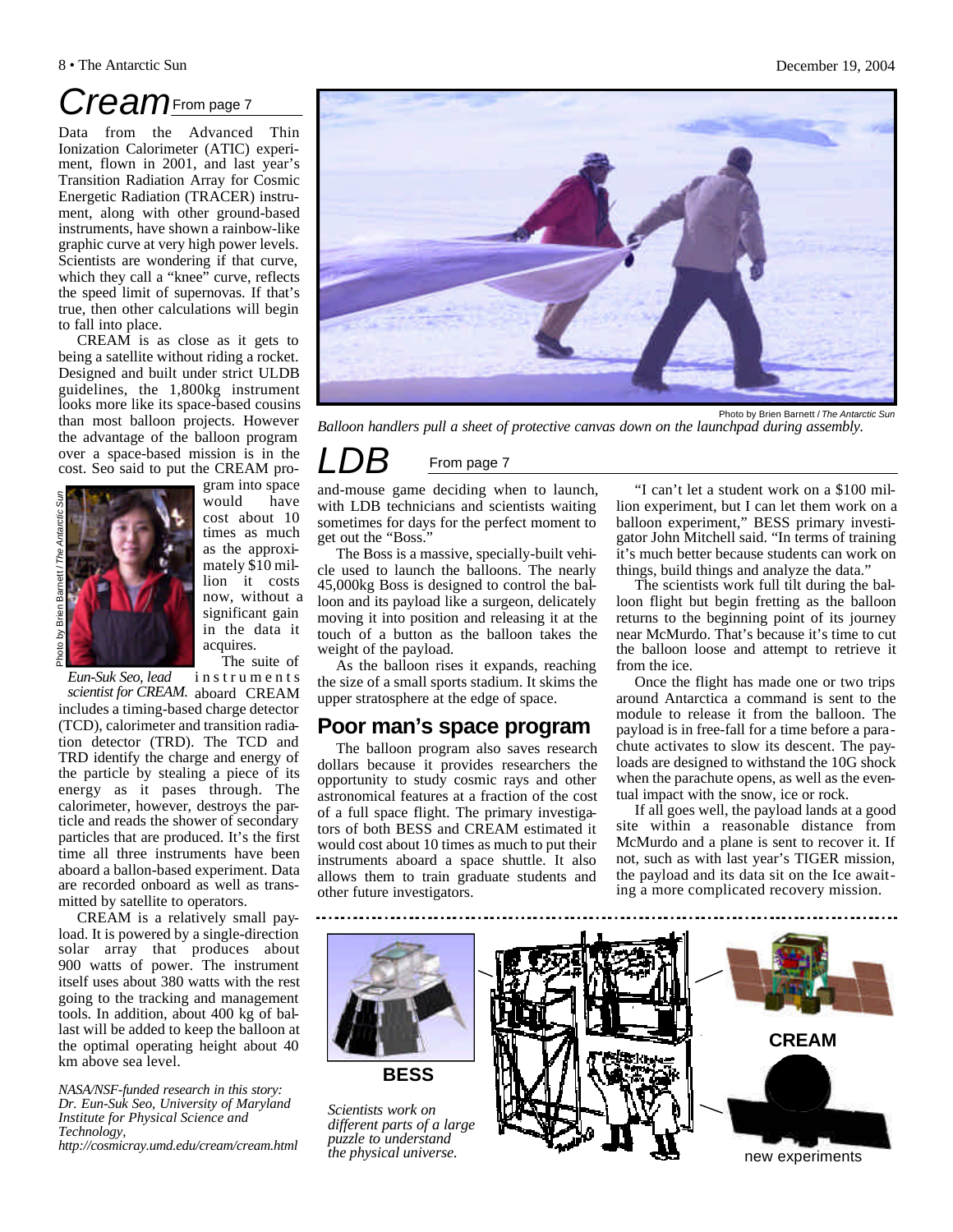

Photos on this page by Brien Barnett / *The Antarctic Sun The "Boss" launchpad vehicle hoists BESS at its assembly area outside the "Pig barn" at the Long Duration Balloon facility near Williams Field. At nearly 45,000kg, the Boss is built with a low center of gravity and enough power to accelerate the payload into position and get out of the way when the balloon launches. The payload is suspended from a* 

# BESS on data quest

### By Brien Barnett

*Sun staff*

The first of the two major astrophysics experiments launched via a long duration balloon at Williams Field this week is midway through its round-the-continent flight. The Balloon Borne Experiment with a Superconducting Spectrometer (BESS) is in its eleventh balloon flight, but its first in Antarctica.

The team of Americans and Japanese operating BESS is on a quest to study cosmic ray particles and antiparticles. The particles and antiparticles will give insight on the early universe, said John Mitchell, the American principal investigator co-leading the BESS project. If the team is really lucky, the instrument may find an antimatter nuclei consisting of antiparticles, although that is unlikely. Its main goal is to gather higher numbers of statistics of known antiprotons, the antiparticle of protons, that have been tracked while establishing the lowest energy range seen for the particles.

Mitchell noted that the instrument has been tested in annual flights, mostly over Canada. It has been refined over the years and has been specially modified for flight over Antarctica. For example, up to 75 percent of the material that made up BESS in the northern latitude flights was reduced for the polar flight. Those revisions paired with the long duration balloon will give it 10 times more flight time than it has accumulated and produce an immense amount of data for later analysis.

Most of the antiprotons the team will find over the 10-day flight were created by interactions of primary particles with the interstellar gas that fills the Milky Way. When these pri-

mary particles collide with matter in the gas, a shower of antiprotons and other secondary particles is formed. Another possible source of the antiprotons is the evaporation of small, primordial black holes, which have the mass of a small mountain. BESS is designed to detect antiprotons from all of these sources. Using complex analysis, the team will sort out the antiprotons from other particles that pass through its superstrong magnetic field.

The superconducting magnet generates a field that causes incoming particles to bend depending on their charges and energies, allowing the researchers to sort antiprotons from other particles. The particles also must pass through a series of devices, all optimized to time and measure the particle's energy without stopping it. Onboard computers track the data and produce graphics to report back to the team, which is based at McMurdo Station.

The first version of BESS, back in the early 1990s, carried about eight gigabytes of onboard data storage for the one-day flight. This flight carries nearly 3,600 gigabytes, which is about the same as 45 high-powered home and gaming computers. The instrument is built around a superconducting magnet that takes several hours to be prepared for flight and requires liquid helium to keep it cooled and running efficiently. When charged, the magnet can ruin credit cards and pick up objects such as a wrench or coins that are within the field. The solar panel structure at nearly eight meters long by six meters wide and three meters high is the largest ever flown, according to David Sullivan of NASA's National Space Balloon Facility.

#### December 19, 2004 The Antarctic Sun • 9



*single pin at the top of the crane. The balloon's cables lift off the top of the vehicle and the crane as it rises and picks the payload off the pin.*



*The BESS instrument has been described as a locomotive coming through a covered bridge. The peak of the "bridge" shelters electronics below it.*



*A weather balloon is a mere speck in the sky above the BESS payload. This view shows the giant solar array and instrument tethered to the crane before launch.*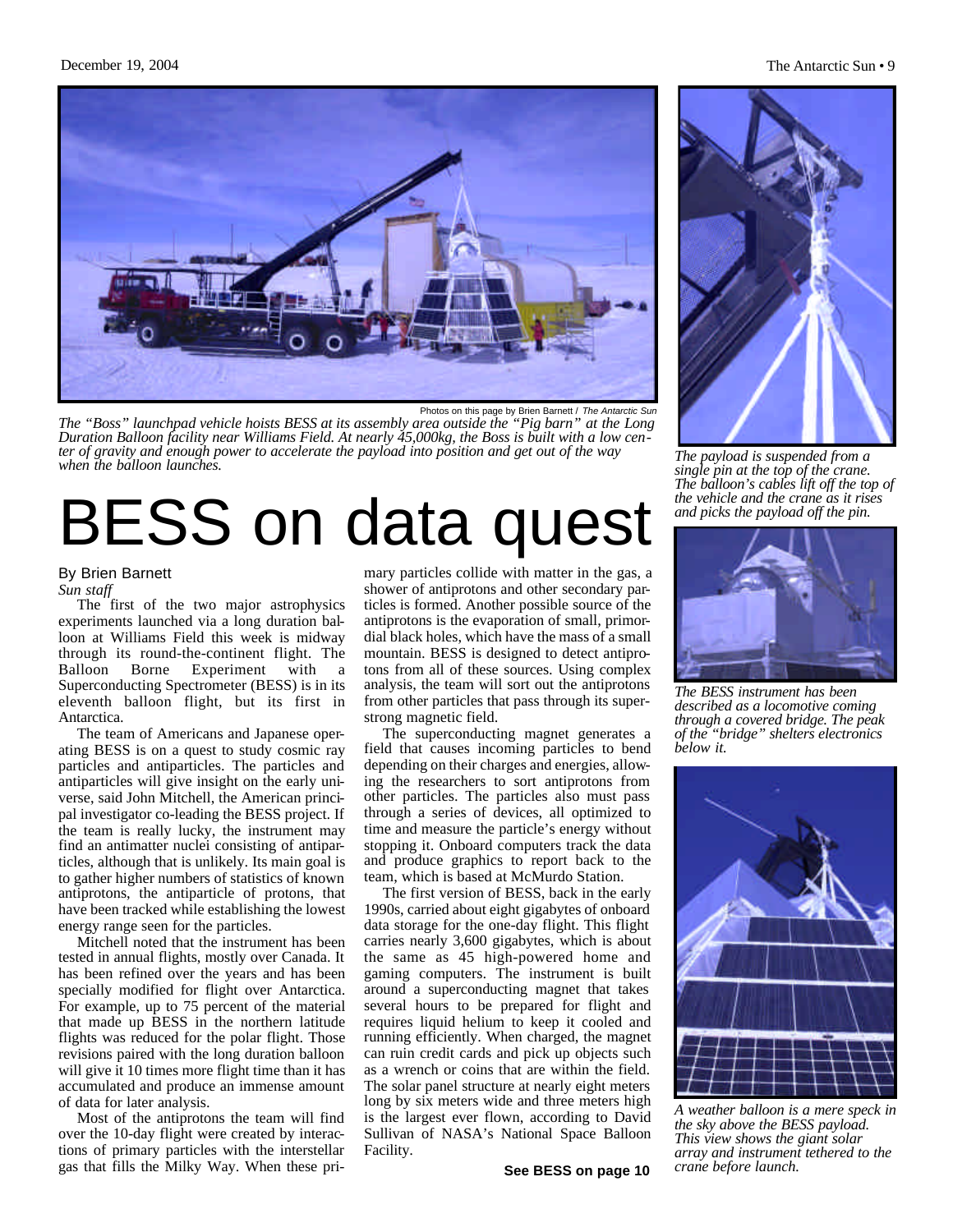

Photo by Brien Barnett / *The Antarctic Sun Akira Yamamoto, the co-principal investigor with BESS, watches as Hideyuki Fume tapes a wire that stabilizes the solar panel array.* 

# Antimatter From page 1

atom of antimatter any heavier or more complex.

"To find a single particle of antihelium would be pretty darn exciting," said Mitchell, the American principle investigator on the Balloon-borne Experiment with a Superconducting Spectrometer (BESS). "What you'd ultimately like to find would be an anticarbon or something. But certainly to find a particle of antihelium would be a big step."

Researchers have been able to create the subatomic antiparticles inside accelerators by colliding high-energy particles into other matter. The same process occurs naturally when particles, sometimes called cosmic rays, collide with interstellar matter. However, it's difficult to get these building blocks to join together into antimatter if they are all blasting away from each other. That's why full atoms of antimatter are so rare.

"All the constituents of antimatter are present — it's just the atoms themselves that are missing," Mitchell said.

As the BESS balloon soared high over Antarctica, the team expected to have recorded several hundred antiprotons daily. But to find a complete antinuclei (made of antiprotons and antineutrons) would be a first-time event.

The researchers hope to find a random "leak" from the antimatter domain. They believe antimatter may exist in domains far away from our galaxy, possibly settling away from matter after the highenergy environment created by the Big Bang at the start of time.

more accurate and complete.

"To find a single particle of antihelium would be pretty darn exciting."

*—John Mitchell*

BESS isn't alone in studying cosmic rays or antiprotons, but it may be the best at the latter. A proposed experiment intended for the International Space Station was delayed after the space shuttle Challenger exploded in 1986. BESS has been working so well over the past decade that most of the goals for the space project have been

*BESS*From page 9

If the circumpolar winds do their job, BESS will return to the vicinity of McMurdo Station around Wednesday of this week and the data and instrument will be recovered for another flight. The team hopes to return to Antarctica in 2006 or 2007 to repeat the flight when the sun is at its 11-year minimum and produces the least interference. By flying then, Mitchell said, the antiproton data will likely be even

met, Mitchell said.

"We are living in a positively-charged world," explained BESS team member Hideyuki Fuke. "Antimatter is negatively charged."

When the two meet, they annihilate one another, changing from matter to energy in a burst of light such as gamma rays. This has been proven by the shortlived antiprotons created in accelerators.

"If we can find a very strong gamma source, it may be the point where antimatter and matter are meeting," said Akira Yamamoto, the Japanese principle investigator with BESS.

Some scientists describe antimatter as the hole in the dough that remained after the galactic cookie cutter stamped out matter. The BESS team has described it as more similar to matter. Antimatter should have the same mass as its matter partner, but the opposite charge.

But is it still rocks, planets and galax-



# **An antimatter encounter**

Karl the dishwasher, having finished his work at the Long Duration Balloon galley, walked to the balloon barn to see what the BESS scientists were doing on their antimatter experiment.

He spoke with BESS team member Hideyuki Fuke about what would happen if he met an antimatter version of himself.

"Ahhh, good question. Unfortunately, when matter and antimatter meet, we call it 'annihilation.' All of you disappear. So you cannot meet anti-Karl," he laughed. "You can never shake hands with anti-Karl."

### **Q: What is antimatter?**

**A:** Antimatter is defined as having the same mass as its matter partner, but the opposite charge. For example, helium has a charge of plus two. A particle of antihelium (which the BESS team is looking for) should have a charge of negative two. An atom of matter is made up of protons, neutrons and electrons. Scientists believe an atom of antimatter is made of antiprotons, antineutrons and antielectrons, also called positrons.

### **Q: Where did antimatter come from?**

**A:** The theory states that equal amounts of matter and antimatter were created during the Big Bang at the beginning of time. Some of the major questions for astrophysicists is why the universe is now asymmetrical? Why is there only matter around? What happened to all the antimatter?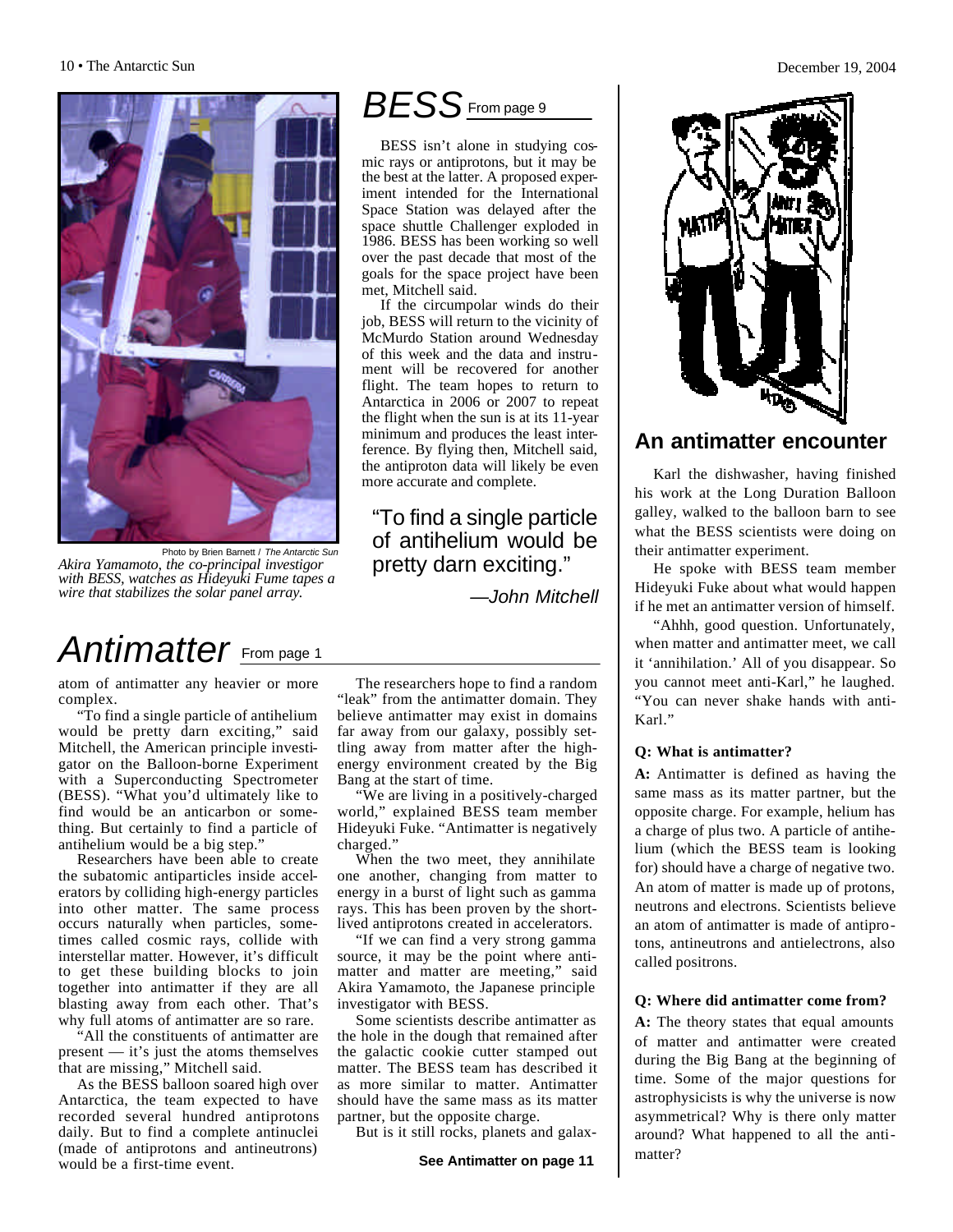

Photo by Brien Barnett / *The Antarctic Sun Shinya Matsuda, left, and Sadakazu Haino check data arriving from BESS.*

# *Antimatter* From page 10

ies like we're used to?

"We think so," said Tetsuya Yoshida, the BESS project manager.

It could be that antimatter particles cannot pass through Earth's atmosphere without interacting with matter.

"So, we must go up," said Yoshida, pointing skyward. The BESS team has sent its sensors to high altitude where they can get a sample of cosmic rays unfiltered by Earth's protective atmosphere.

But how can they expect to detect an antimatter nucleus using a big detector made of matter, if the particle will be annihilated when it hits matter?

"We must make a thin-material detector," Yoshida said. It must be thin so that the tiny particle would pass through the detector without hitting particles of matter. Particles of cosmic radiation pass through solid objects day and night, said Fuke.

"They are passing through you right now," he said with a laugh.

The detector is made of an ultrathin superconductor and very light materials such as plastic and aluminum.

# **Asymmetry**

The fact that there is now more matter around us than antimatter that the two are no longer symmetri $cal -$  is the result of high-energy elementary particle phenomena, Yoshida said.

"We have a chance to see what

happened in the early universe," he said of this year's flight. "The symmetry-breaking of matter and antimatter, producing primordial black holes or producing super-symmetric particles — which are candidates for being dark matter — such phenomena can occur in a high-energy state in the universe — or high temperature. So if we see antiprotons or antimatter originate from these sources then it means that we have succeeded to investigate elementary particle phenomena in the early

universe. That's exciting!"

According to Mitchell, a theoretical antisun would create light just like a sun, so from a distance you

wouldn't be able to tell it was a sun or an antisun.

"You'd have to be there to know but of course you can't exist there," he said. "Anyway, we're not out of our solar system yet, so making it out of our Galaxy is a long way off."

But with the 2,250kg BESS instrument soaring along 39km above the frozen Antarctic, Mitchell and other scientists are one step closer.

*Karl Horeis is a dining attendant at McMurdo Station. He is a journalist in the United States, most recently in Nevada.*



Photo by Brien Barnett / *The Antarctic Sun Co-principal investigator John Mitchell checks on read-*

*ings from a malfunctioning instrument aboard the BESS payload. Makato Sasaki later shut down the unit until the payload reached its maximum altitude.*



Graphic courtesy BESS

*This cutaway view shows the central system of the BESS instrument. The pieces, including a superconducting magnet, help the scientists track and record information about an incoming particle.* 

## Track BESS and CREAM online at http://tower.nsbf.nasa.gov/ice0405.htm

*NSF/NASA-funded research in this story: John Mitchell, National Aeronautics and Space Administration Goddard Space Flight Center, http://bess-gsfc.gsfc.nasa.gov*